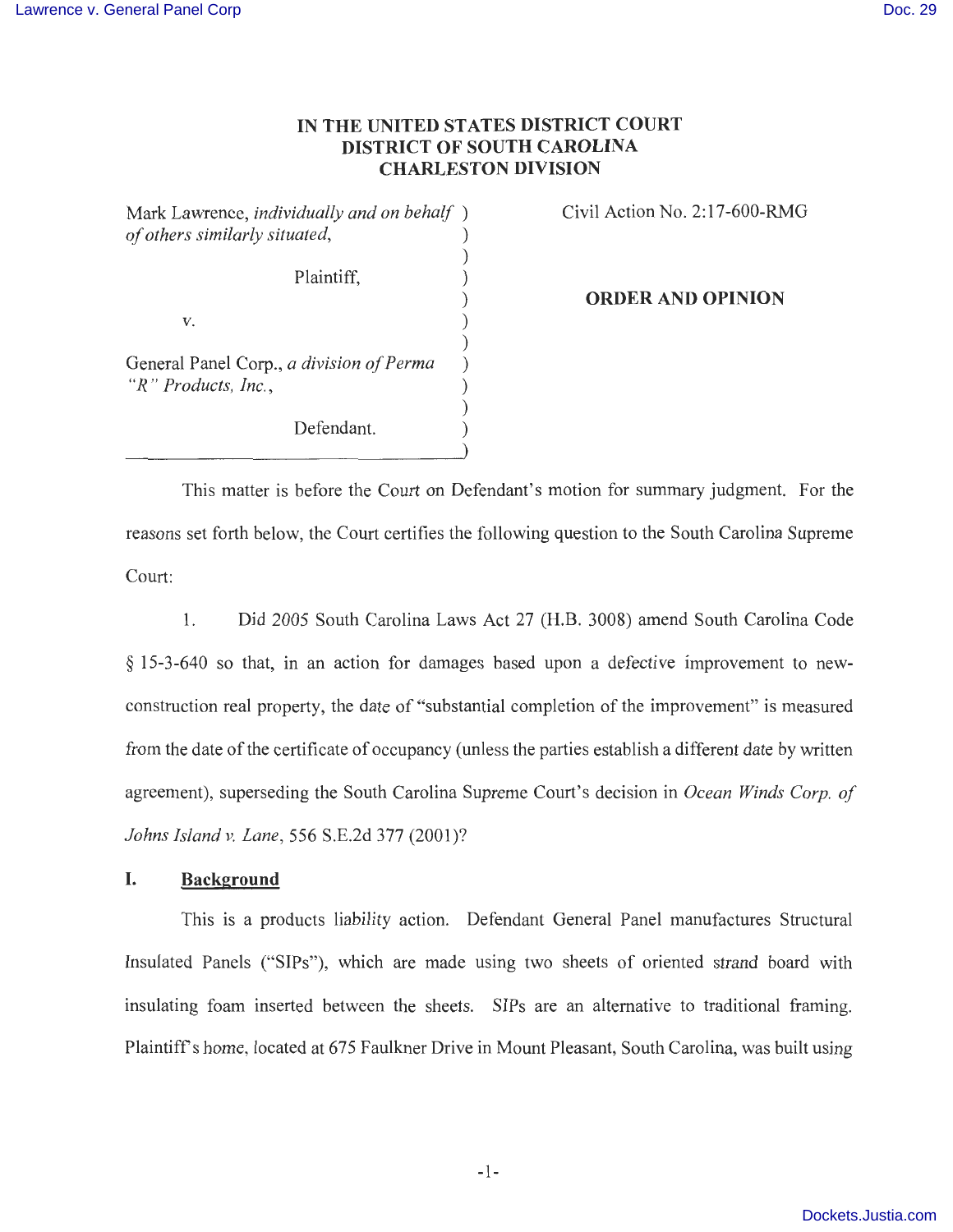SIPs manufactured by Defendant. Plaintiff alleges the SIPs have failed due to moisture intrusion because Defendant provided defective installation instructions.

It is undisputed that the SIPs were installed by March 2007. It is also undisputed that the certificate of occupancy was issued on December 10, 2008. Plaintiff filed the present action on December 8, 2016, more than eight years after the SIPs were installed, but less than eight years after the certificate of occupancy was issued.

## **II. Legal Standard**

South Carolina Appellate Court Rule 244 provides that the South Carolina Supreme Court

in its discretion may answer questions of law certified to it by any federal court of the United States . . . when requested by the certifying court if there are involved in any proceeding before that court questions of law of this state which may be determinative of the cause then pending in the certifying court when it appears to the certifying court there is no controlling precedent in the decisions of the Supreme Court.

SCACR 244(a). The certification order must set forth:  $(1)$  "the questions of law to be answered";

(2) "all findings of fact relevant to the questions certified"; and (3) "a statement showing fully the nature of the controversy in which the questions arose." SCACR 244(b).

#### **III. Discussion**

Defendant has moved for summary judgment, arguing this action is barred by the applicable statute of repose. South Carolina Code  $\S$  15-3-640 provides that damages actions against manufacturers of components used in the construction of real property must be filed within eight years of the "substantial completion of the improvement." Section 15-3-630 defines "substantial completion" as "that degree of completion of a project, improvement, or a specified area or portion thereof (in accordance with the contract documents, as modified by any change orders agreed to by the parties) upon attainment of which the owner can use the same for the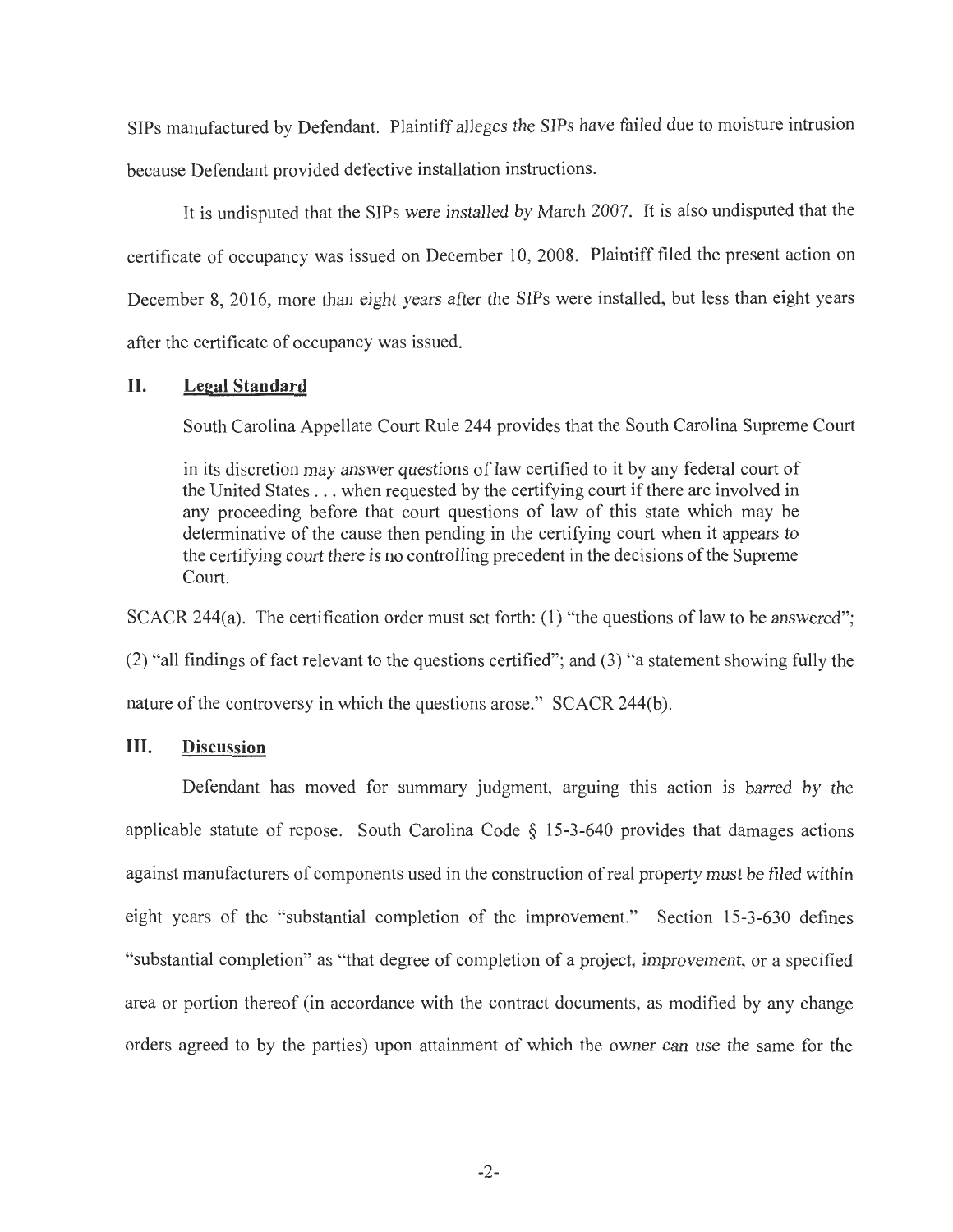purpose for which it was intended; the date of substantial completion may be established by written agreement between the contractor and owner."

Defendant argues that under the statutory definition, the date of "substantial completion" is the date of the product installation, relying on the South Carolina Supreme Court's decision in *Ocean Winds Corp. of Johns Island v. Lane,* 556 S.E.2d 377(2001 ). In *Ocean Winds,* the plaintiffs sued Andersen Windows, among other defendants, for damage resulting from defective windows that Anderson manufactured and installed during construction of a condominium project. *Id.* at 378. The issue before the South Carolina Supreme Court was whether the statute of repose codified at South Carolina Code § 15-3-640 began to run when the windows were installed or when the building as a whole was substantially completed. The court held that the statute of repose began to run when the windows were installed, not when the building was substantially completed as a whole or when certificates of occupancy were issued. *Id.* at 380.

*Ocean Winds* was decided in 2001. In 2005, the South Carolina General Assembly amended South Carolina Code§ 15-3-640, reducing the limitations period from thirteen years to eight years and adding the following language:

For any improvement to real property, a certificate of occupancy issued by a county or municipality, in the case of new construction or completion of a final inspection by the responsible building official in the case of improvements to existing improvements, shall constitute proof of substantial completion of the improvement under the provisions of Section 15-3-630, unless the contractor and owner, by written agreement, establish a different date of substantial completion.

2005 S.C. Laws Act 27 (H.B. 3008)  $\S$  2. The amended statute "applies to any applies to improvements to real property for which certificates of occupancy are issued by a county or municipality or completion of a final inspection by the responsible local building official after the effective date" of July 1, 2005. *Id.* § 16(2). Plaintiff argues that the plain language of South

-3-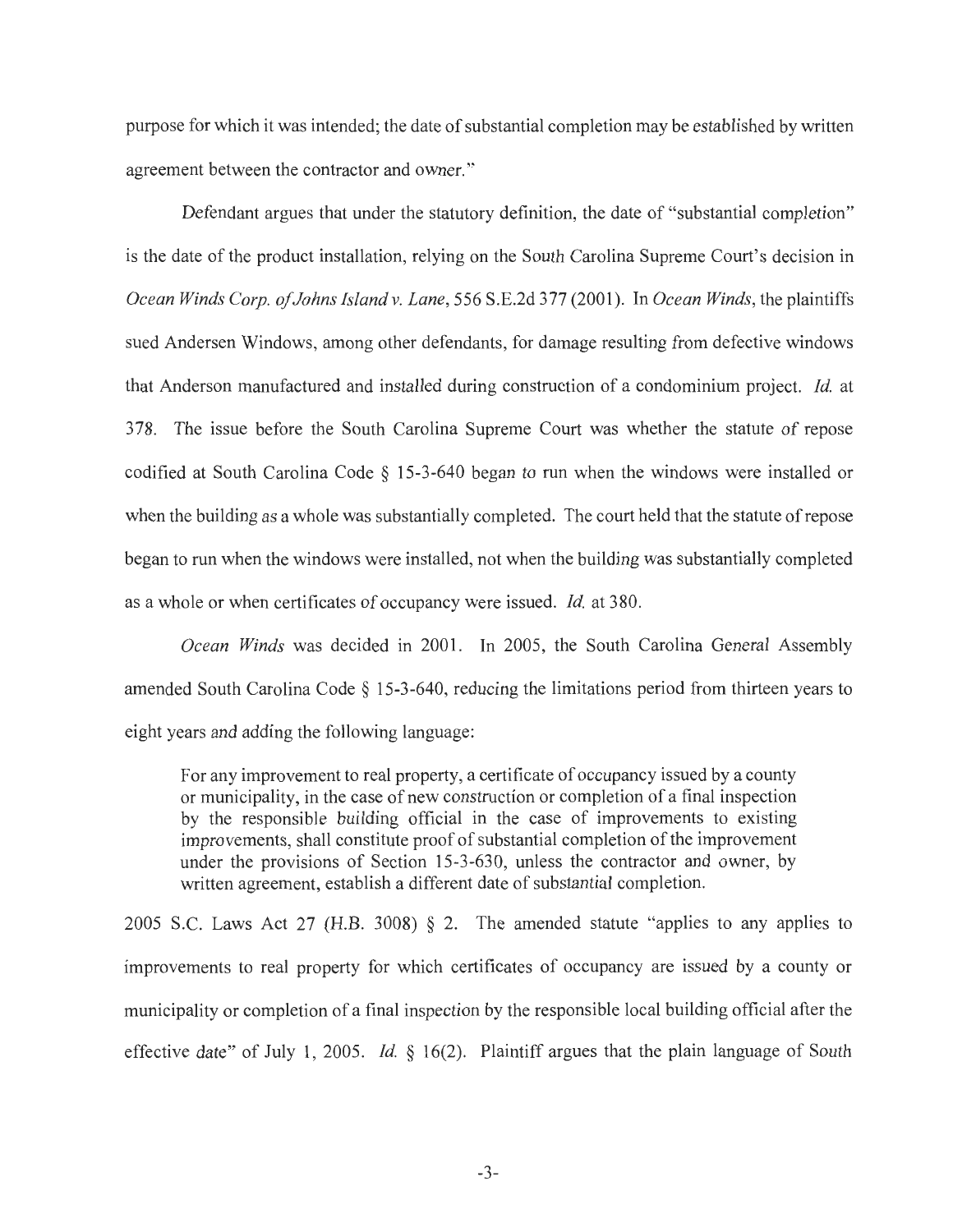Carolina Code § 15-3-640, as amended, provides that the certificate of occupancy provides the date of substantial completion, unless the parties agree to a different date of substantial completion.

The viability of Plaintiff's claims for simple negligence, strict liability, and breach of implied warranty of fitness turns on whether *Ocean Winds* remains the controlling interpretation of South Carolina Code§ 15-3-640. If *Ocean Winds* is still good law, Plaintiffs claims are barred unless he can prove gross negligence or recklessness.<sup>1</sup> If Ocean Winds has been superseded by statute, the statute of repose does not bar any of Plaintiff's claims. Whether a decision of the South Carolina Supreme Court has been abrogated by an enactment of the South Carolina General Assembly is a question best addressed to the South Carolina Supreme Court. The Court therefore certifies to the South Carolina Supreme Court the question, "Did 2005 South Carolina Laws Act 27 (H.B. 3008) amend South Carolina Code § 15-3-640 so that, in an action for damages based upon a defective improvement to new-construction real property, the date of 'substantial completion of the improvement' is measured from the date of the certificate of occupancy (unless the parties establish a different date by written agreement), superseding the South Carolina Supreme Court's decision in *Ocean Winds Corp. of Johns Island v. Lane,* 556 S.E.2d 377 (2001)."

## IV. **Conclusion**

For the foregoing reasons, the Court **CERTIFIES** the foregoing question to the South Carolina Supreme Court.

<sup>&</sup>lt;sup>1</sup> Plaintiff additionally argues Defendant provides an express warranty for the panels that extends the statute of repose. That argument is without merit. The warranty Plaintiff cites only guarantees that the panels will "not delaminate or fail structurally during the customer's lifetime." (Dkt. No. 25-7.) Plaintiffs argue the panels were defective because their instructions were defective, not because they structurally failed or delaminated. Moreover, Plaintiff does not plead a breach of express warranty claim.